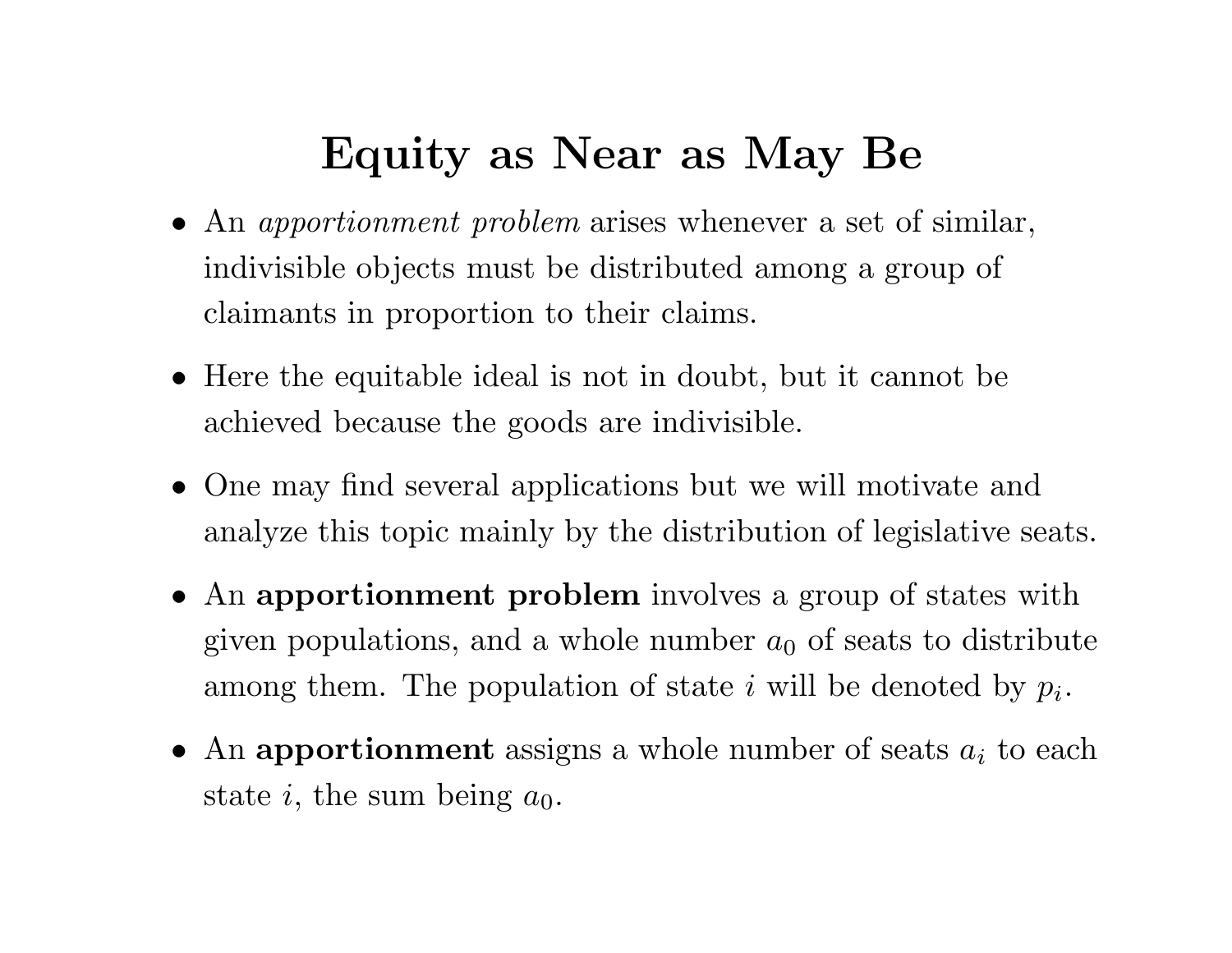• **Quota:** The *quota* of <sup>a</sup> state is the fraction that the state's population represents of the total population, multiplied by the total number of seats. That is:

$$
q_i = \frac{p_i}{\sum_j p_j} \times a_0
$$

• Typically quotas will not be whole numbers. The problem is to find <sup>a</sup> solution in whole numbers, that is "as nearly proportional to the population as possible."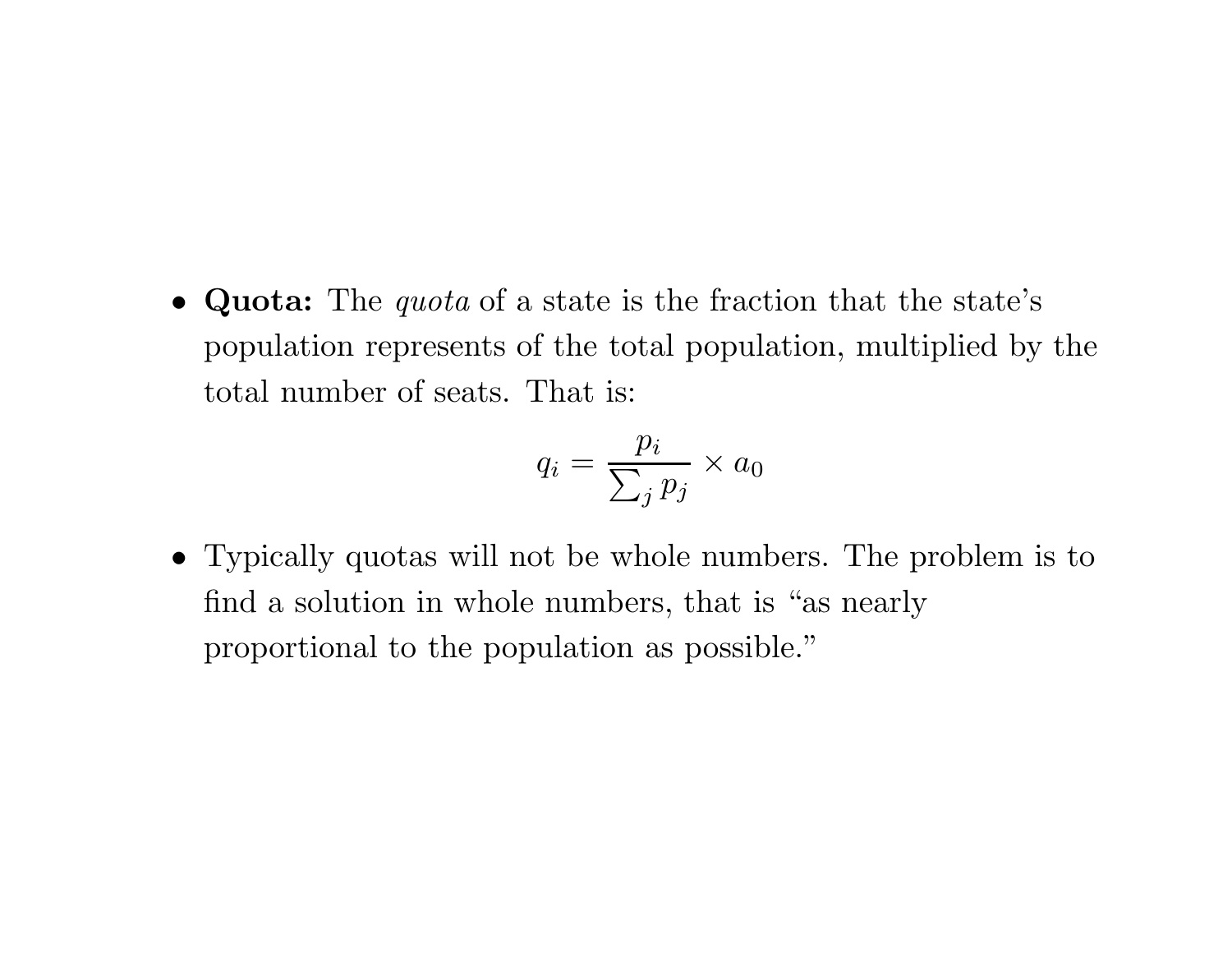#### • **Example**

| Total Seats $=21$ |            |       |  |
|-------------------|------------|-------|--|
| State             | Quota      |       |  |
| $\mathbf{A}$      | 7,270,000  | 14.24 |  |
| B                 | 1,230,000  | 2.41  |  |
| $\overline{C}$    | 2,220,000  | 4.35  |  |
| Total             | 10,720,000 | 21.00 |  |

A should receive at least 14 seats, B at least 2 seats, and C at least 4 seats. Who should get the 21st seat? There has been

several suggestions: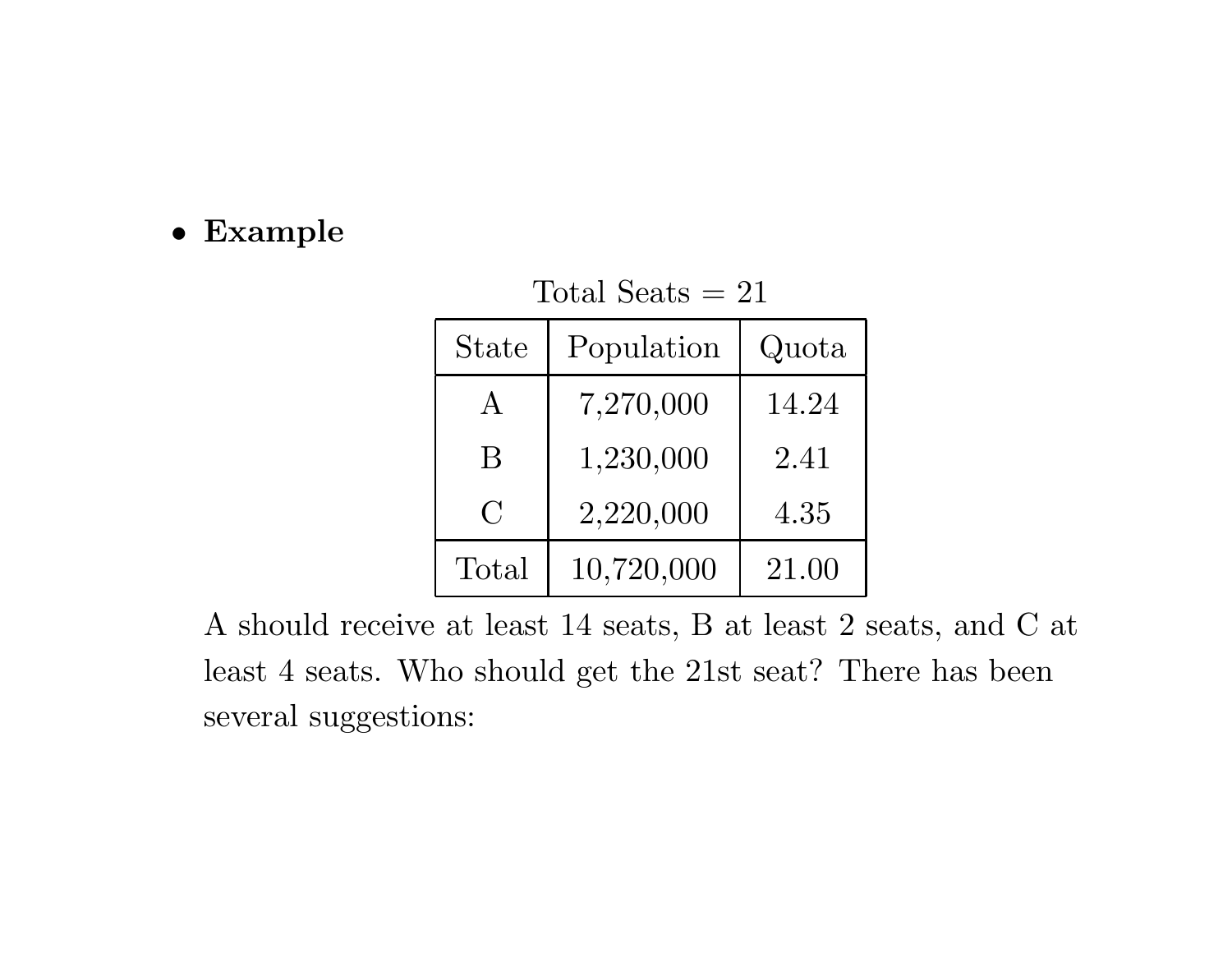- **(Alexander) Hamilton's Method:**
	- **–**First give each state the integer part of its quota.
	- **–** If any seats remain, give one each to the states with highest fractional remainder.

So in the example B gets the additional seat.

- **(Thomas) Jefferson's Method:**
	- **–** Choose <sup>a</sup> common divisor representing the target number of persons per each seat. (A natural starting point is the total population divided by the total seats.)
	- **–** Divide each state's population with this divisor to obtain quotients, and give each state the whole number in its quotient.
	- **–** If the total number of seats alloted by this process is too large increase the divisor; if the total is too small decrease the divisor until <sup>a</sup> value is found that apportions the correct number of seats.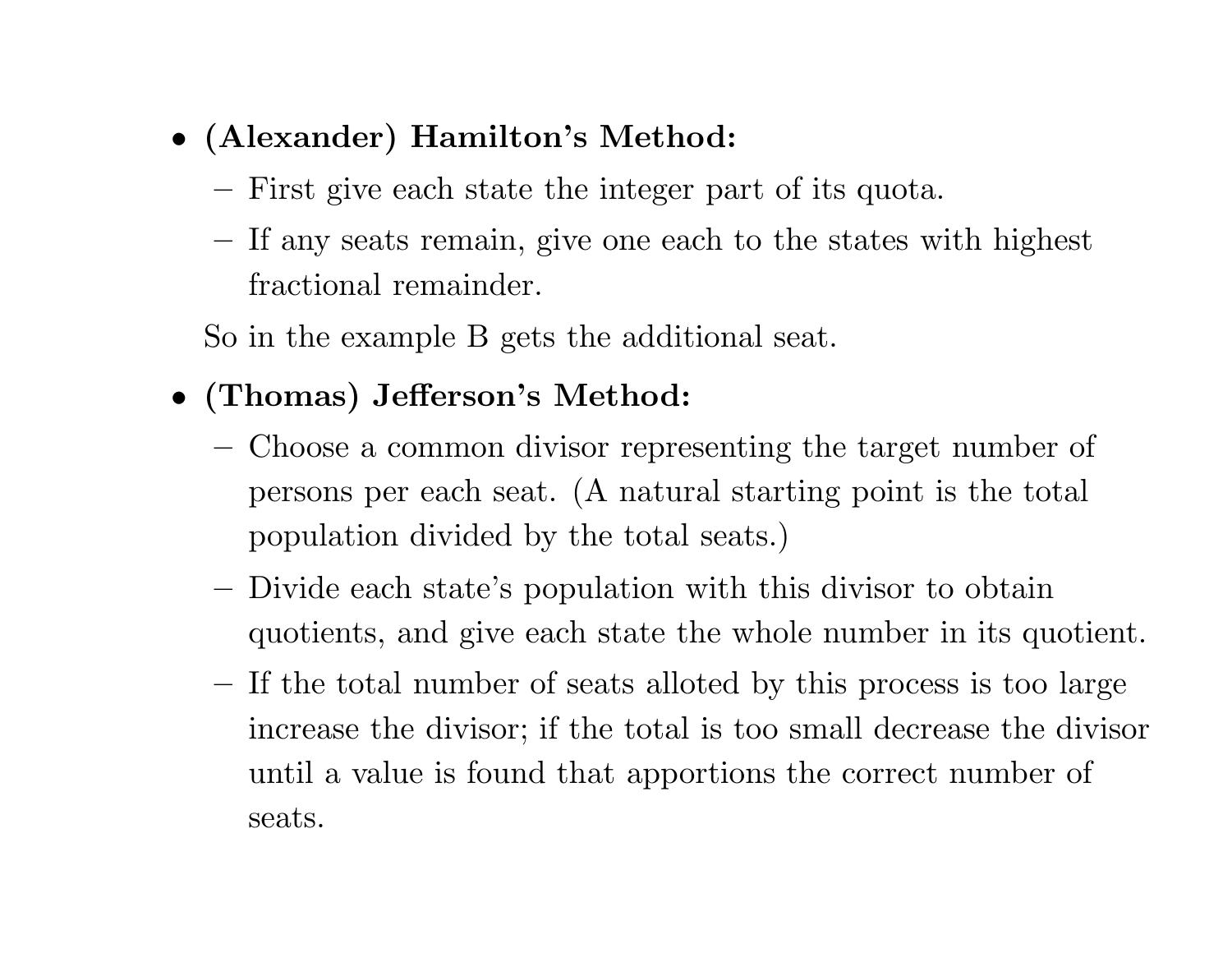• **Example continued:** A natural initial common divisor is <sup>10</sup>*,* <sup>720</sup>*,* <sup>000</sup>*/*<sup>21</sup> <sup>=</sup> <sup>510</sup>*,* 476. This <sup>y</sup>ields,

 $A \rightarrow 14.24$ ,

 $B \rightarrow 2.41$ , and

 $C \rightarrow 4.35$ 

(i.e. the quotas). The total is 20. Therefore <sup>a</sup> smaller divisor should be selected.

Select 484,000. Then the quotients are

- $A \rightarrow 15.02$ ,
- $B \rightarrow 2.54$ , and

 $C \rightarrow 4.59$ .

The total of the whole parts in the quotients is  $15 + 2 + 4 = 21$ and therefore we are done.

• Here note that Jefferson's method gives the 21st seat to A although it has the lowest fractional remainder in the quota.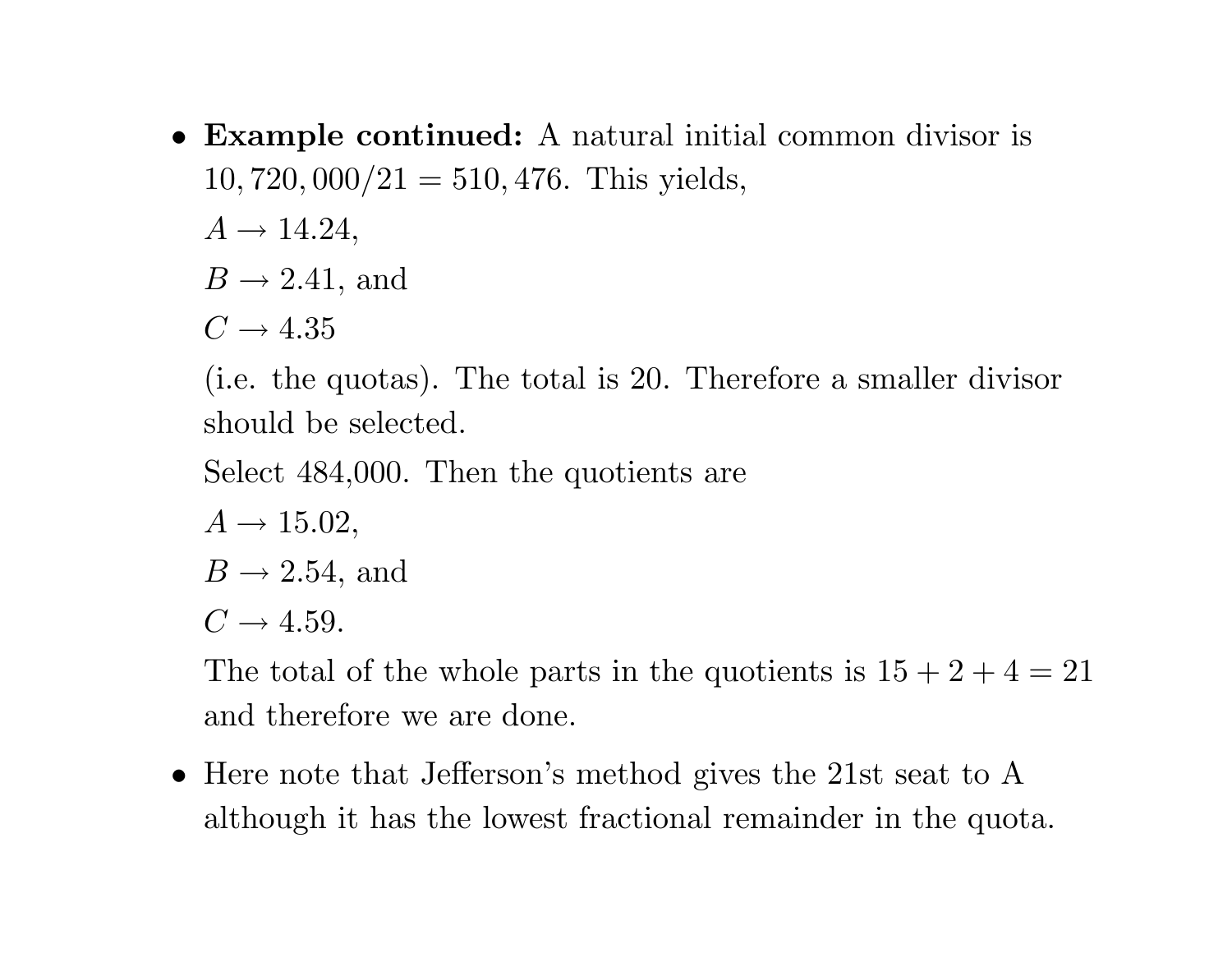- Indeed this method can <sup>y</sup>ield very bizzare results: Suppose there were 22 seats. In this case the quotas are  $q_A = 14.92$ ,  $q_B = 2.52$ , and  $q_C = 4.56$ . But Jefferson's method gives A 16 seats, B 2 seats and C 4 seats. That is, A gets more than one whole seat in excess of its quota!
- Jefferson's method systematically favors the large states! The reason is the following: By dropping the fractional part, the large state gives up only <sup>a</sup> small part of its entitlement whereas <sup>a</sup> small state may give up <sup>a</sup> major part.

**Example:** Suppose there are two states A and B and the quotas are  $q_A = 40.5$  and  $q_B = 1.5$ . Then the fraction is only 1.2% for state A but 33.3% for state B.

• In general dropping the fractional part means that the per capita representation of <sup>a</sup> small state tends to be marked down <sup>a</sup> larger percentage than <sup>a</sup> larger state.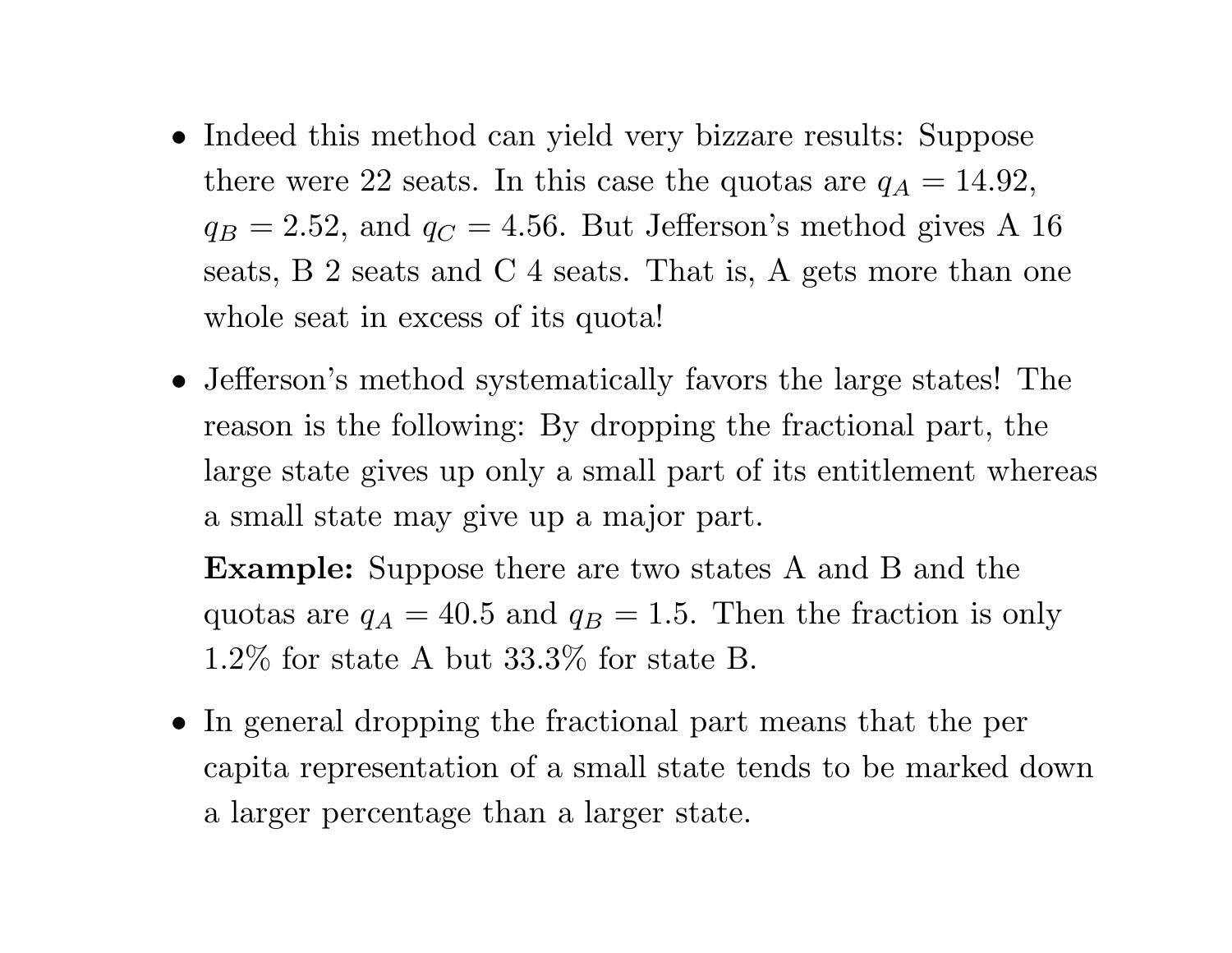- **Bias:** An apportionment method is **unbiased**, if over many apportionments, the difference between each state's average allotment and its average quota is approximately zero.
- **Example:** (New York in <sup>21</sup> cencuses)

|                    | Average Average |        |
|--------------------|-----------------|--------|
|                    | Seats           | Quota  |
| Hamilton's method  | 34.666          | 34.703 |
| Jefferson's method | 35.952          | 34.703 |
|                    |                 |        |

New York received 3.5% more on average under Jefferson's method.

• Jefferson's method is used from 1790's through 1830's. Based on the bias in Jefferson's method there was <sup>a</sup> lot of concern after the 1830 cencus. That resulted in the following two proposals: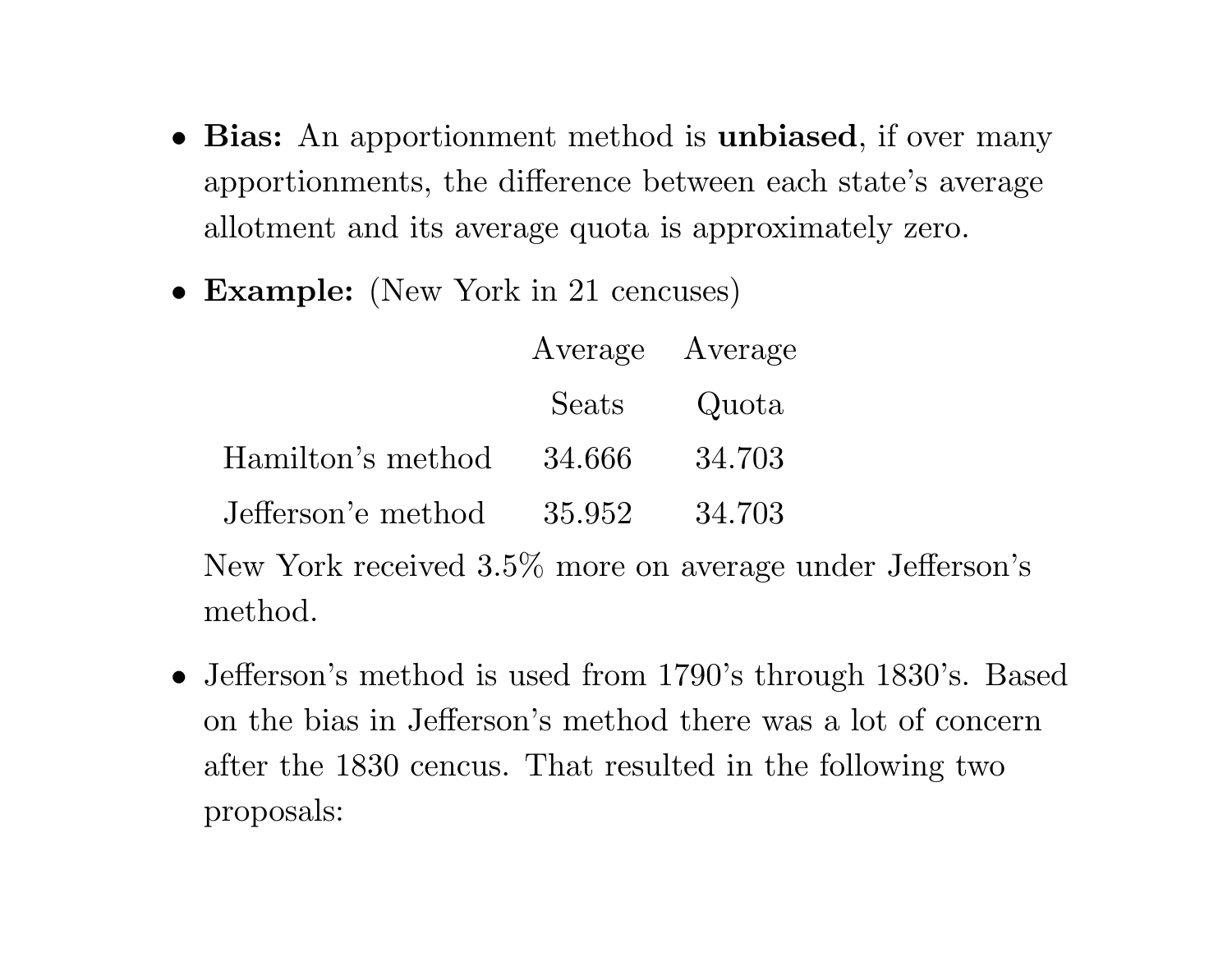- **(John Quincy) Adams' Method:** Follow the genera<sup>l</sup> outlines of Jeffersons method; but instead of dropping the fractional part, round it up to the next largest integer. That is,
	- Choose <sup>a</sup> common divisor representing the target number of persons per each seat.
	- Divide each state's population with this divisor to obtain quotients, and round the fractional part of each state's quotient upto the next whole number.
	- **–** If the total number of seats alloted by this process is too large increase the divisor; if the total is too small decrease the divisor until <sup>a</sup> value is found that apportions the correct number of seats.
- The political logic of this proposal is clear: it gives an advantage to small states.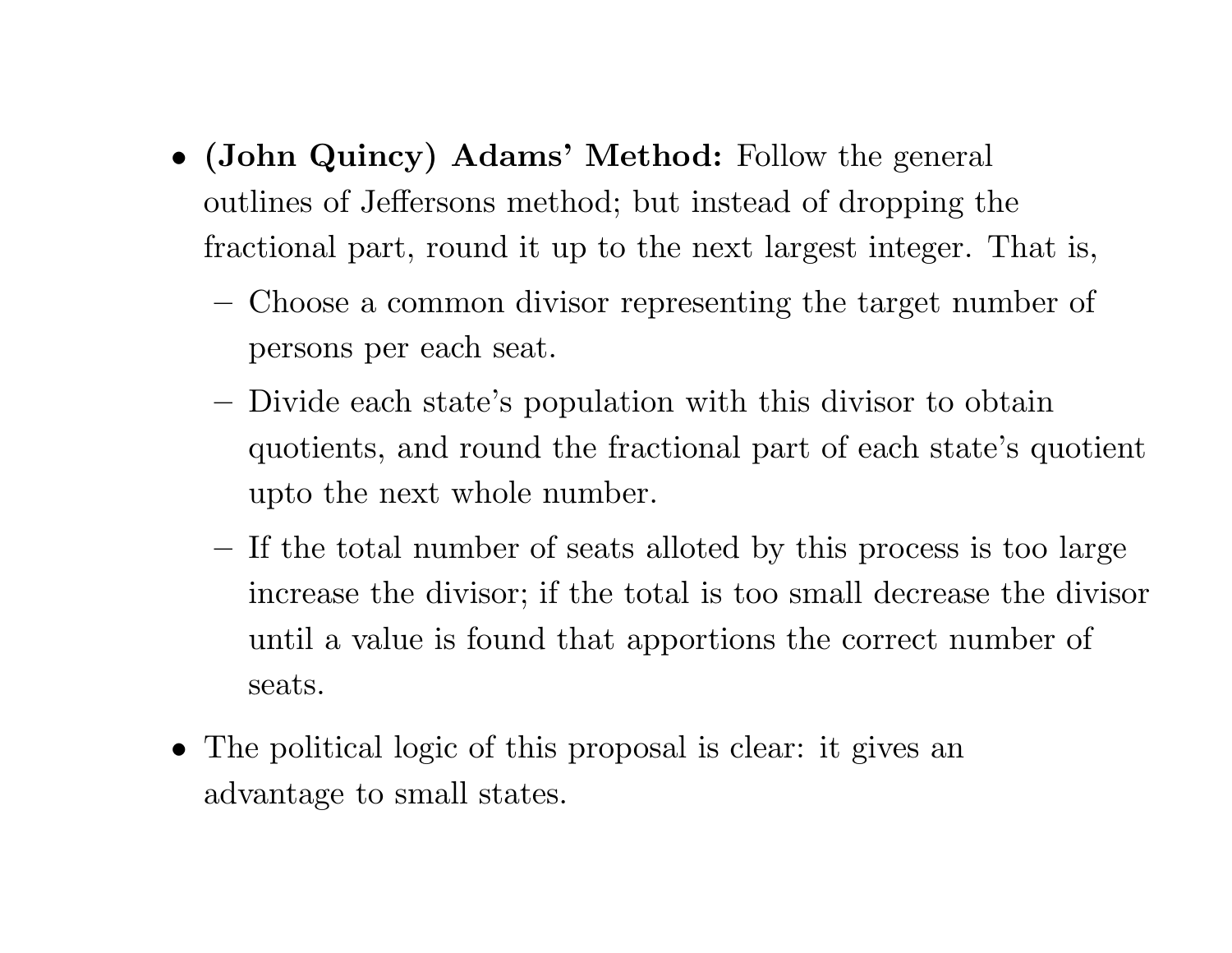### • **Webster's Method:**

- Choose <sup>a</sup> common divisor representing the target number of persons per each seat.
- **–** Divide each state's population with this divisor to obtain quotients, and round the fractional part of each state's quotient to the nearest whole number.
- **–** If the total number of seats alloted by this process is too large increase the divisor; if the total is too small decrease the divisor until <sup>a</sup> value is found that apportions the correct number of seats.
- Webster's method was adopted in 1840 census and was used until 1850. After 1850 <sup>a</sup> variant of Hamilton's method was adopted.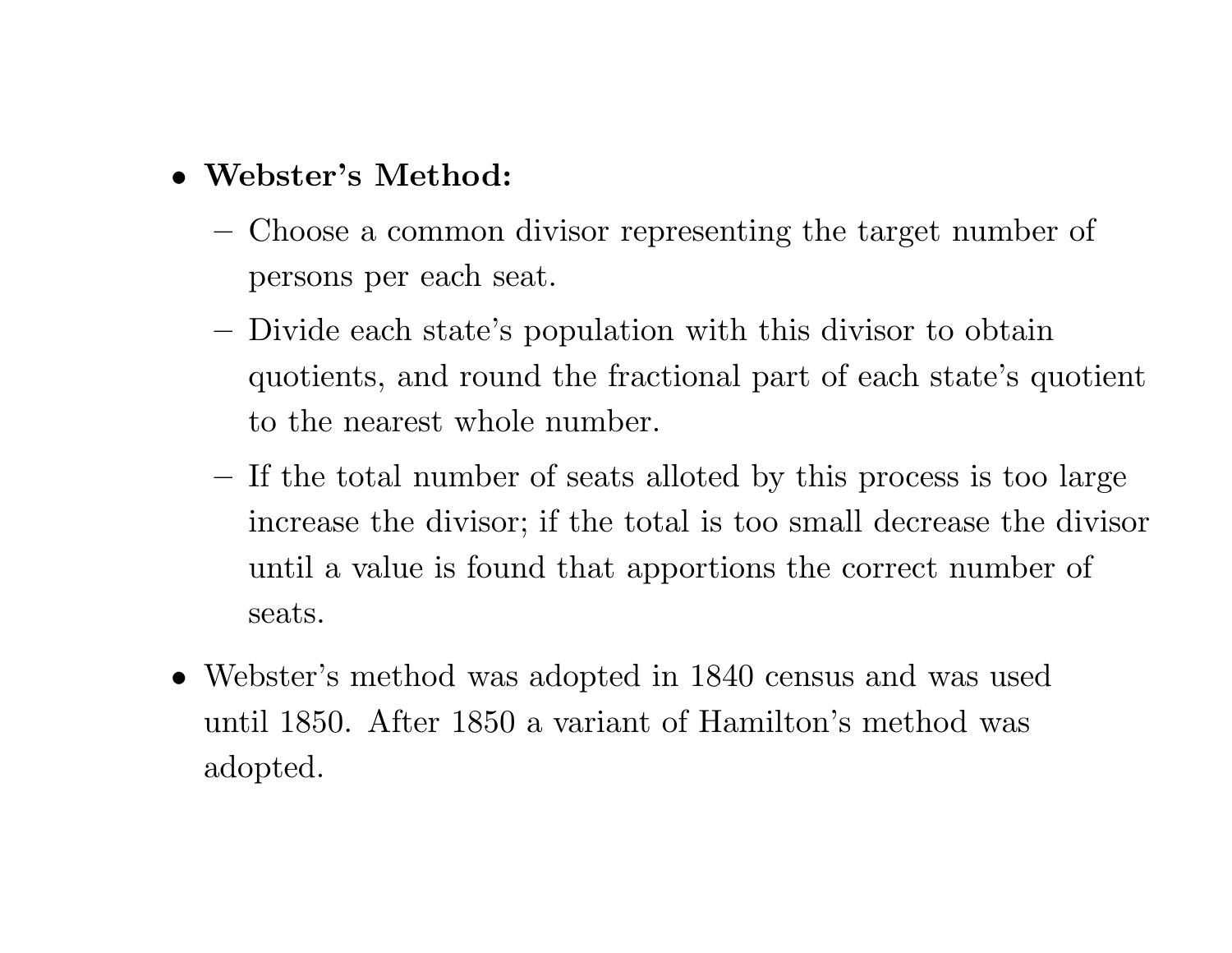## **What is the Most Natural Solution if There are Only Two States?**

• **Example**

| <b>State</b> | Population | Quota |
|--------------|------------|-------|
|              | 8,200,000  | 8.2   |
| B            | 1,800,000  | 1.8   |
| Total        | 10,000,000 | 10.00 |

Total Seats  $= 10$ 

- Jefferson's method: A: 9 seats B: 1 seat
- Hamilton's method: A: 8 seats B: 2 seat
- Webster's method: A: 8 seats B: 2 seat

Indeed, for every two-state problem, the methods of Webster and Hamilton yield the same apportionment.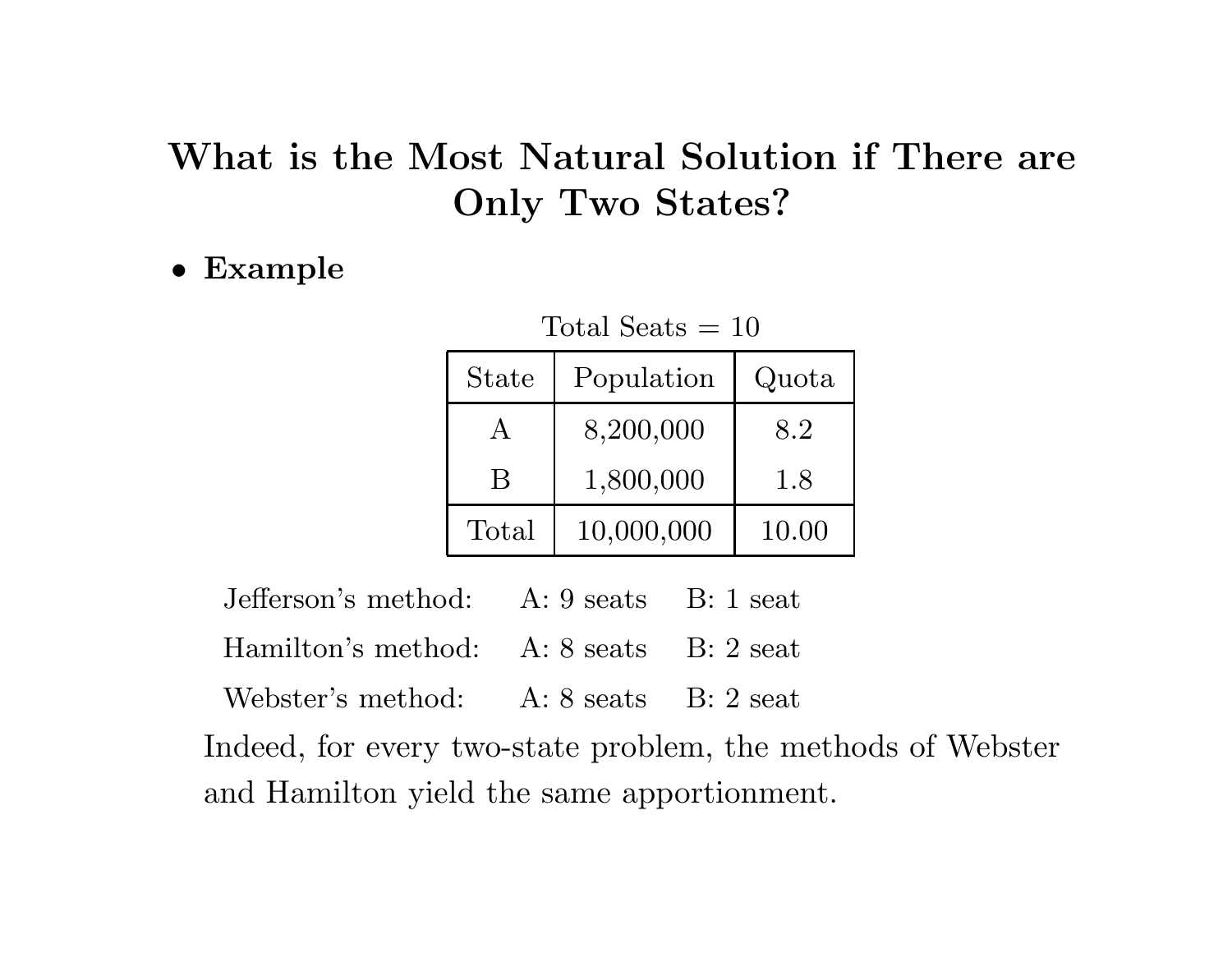- **Standard two-state solution:** The standard two-state solution gives to each state the number of seats that is closest to its quota.
- The method's of Hamilton and Webster are two different ways of extending this idea to cases with more than two states. Webster's method, however, is the more satisfactory of the two approaches: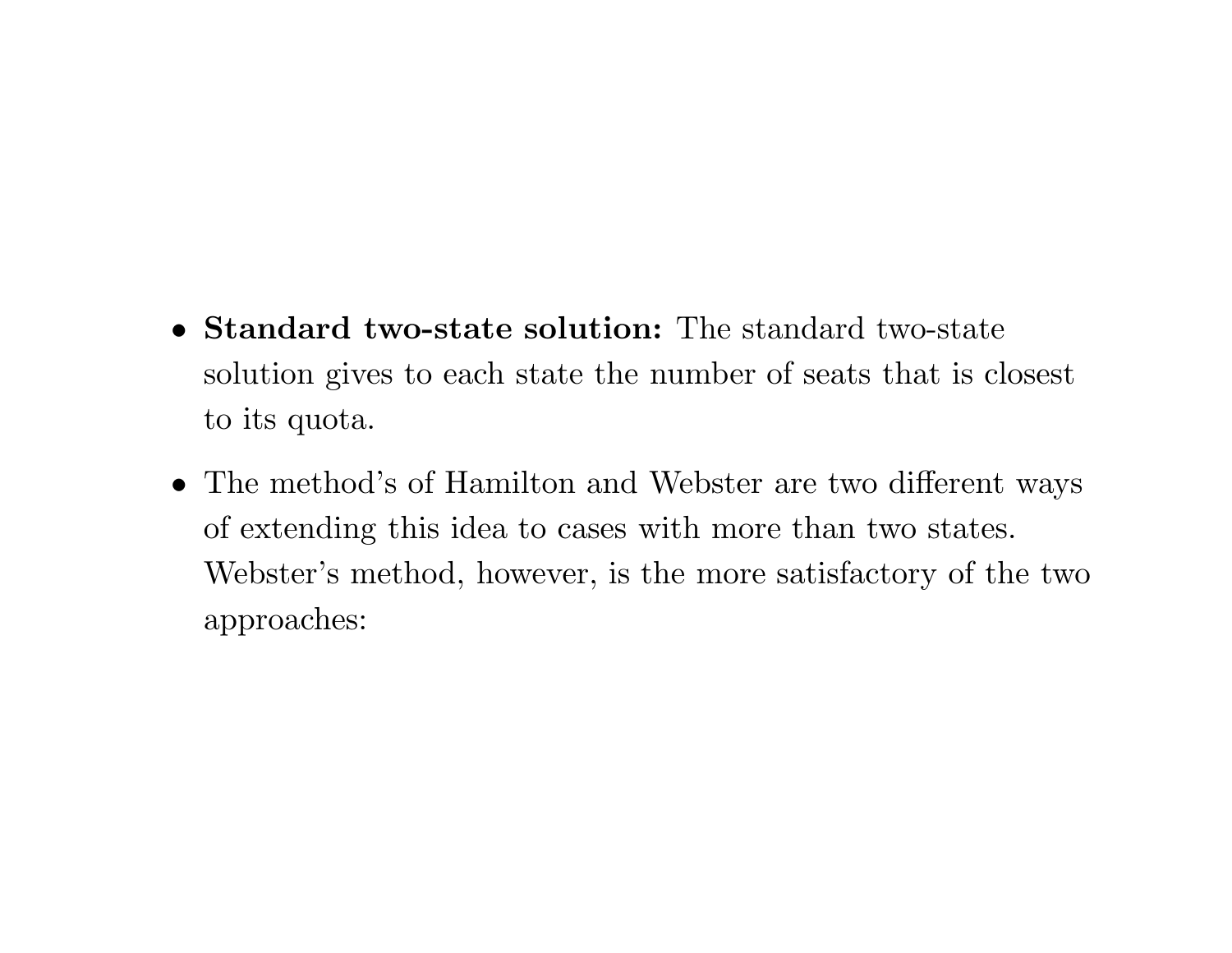#### **Example revisited:**

|  | Total Seats $= 21$ |  |  |
|--|--------------------|--|--|
|--|--------------------|--|--|

| <b>State</b> | Population | Quota |
|--------------|------------|-------|
| $\mathbf{A}$ | 7,270,000  | 14.24 |
| B            | 1,230,000  | 2.41  |
| $\bigcap$    | 2,220,000  | 4.35  |
| Total        | 10,720,000 | 21.00 |

Hamilton's solution gives A 14 seats, B 3 seats, and C 4 seats. States A and B together receive 17 seats. Suppose there was <sup>a</sup> total of 17 seats and only 2 states A and B. In this case the quotas are  $q_A = 14.54$  and  $q_B = 2.46$ . Therefore A should receive 15 seats and B should receive 2 seats. This is inconsistent!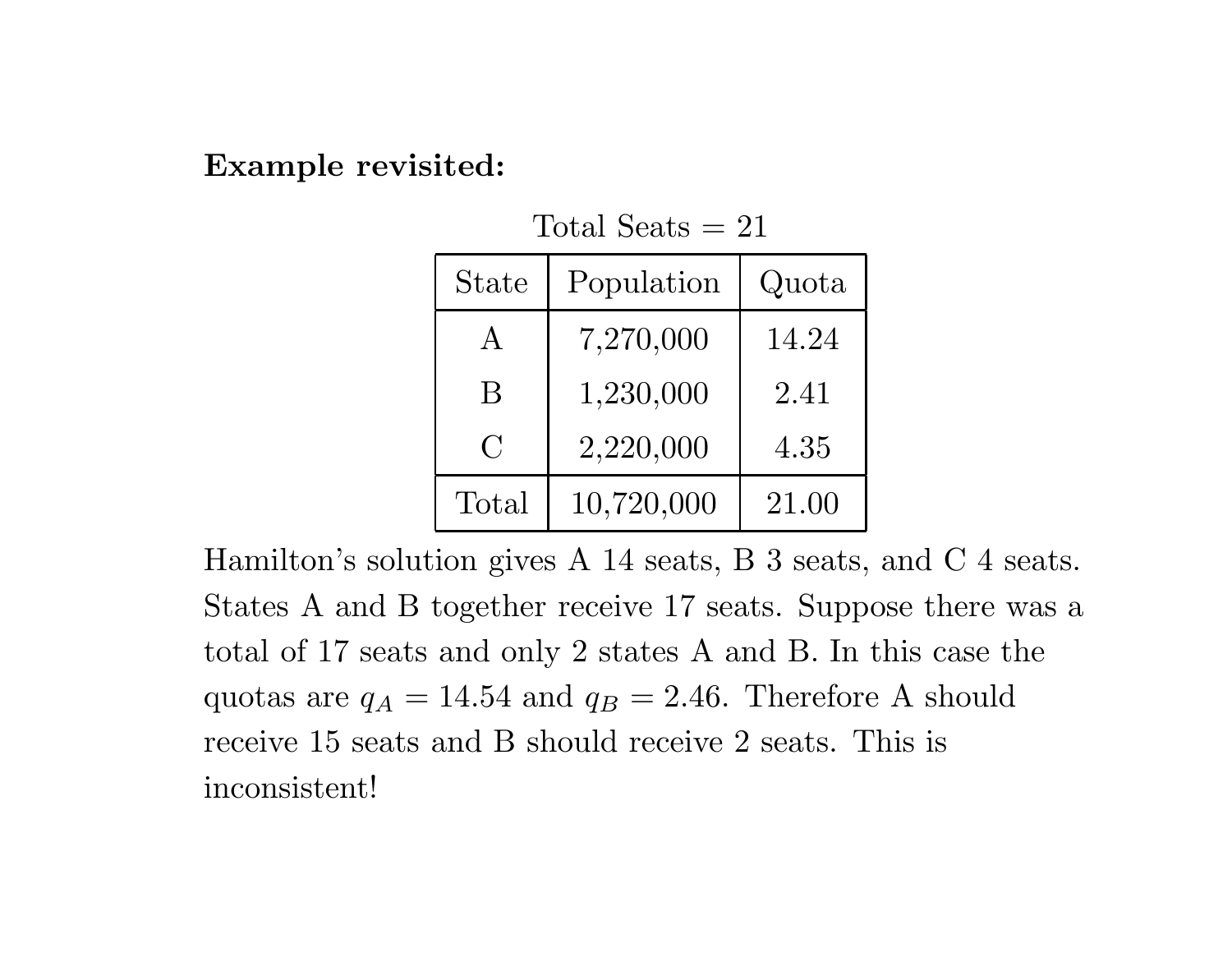- **Consistency with the standard two-state solution:** An apportionment method is consistent with the two-state solution if every pair of states divide the number of seats allotted to them according to the standard two-state solution.
- **Theorem**: Webster's method is the only apportionment method that is consistent with the standard two-state solution.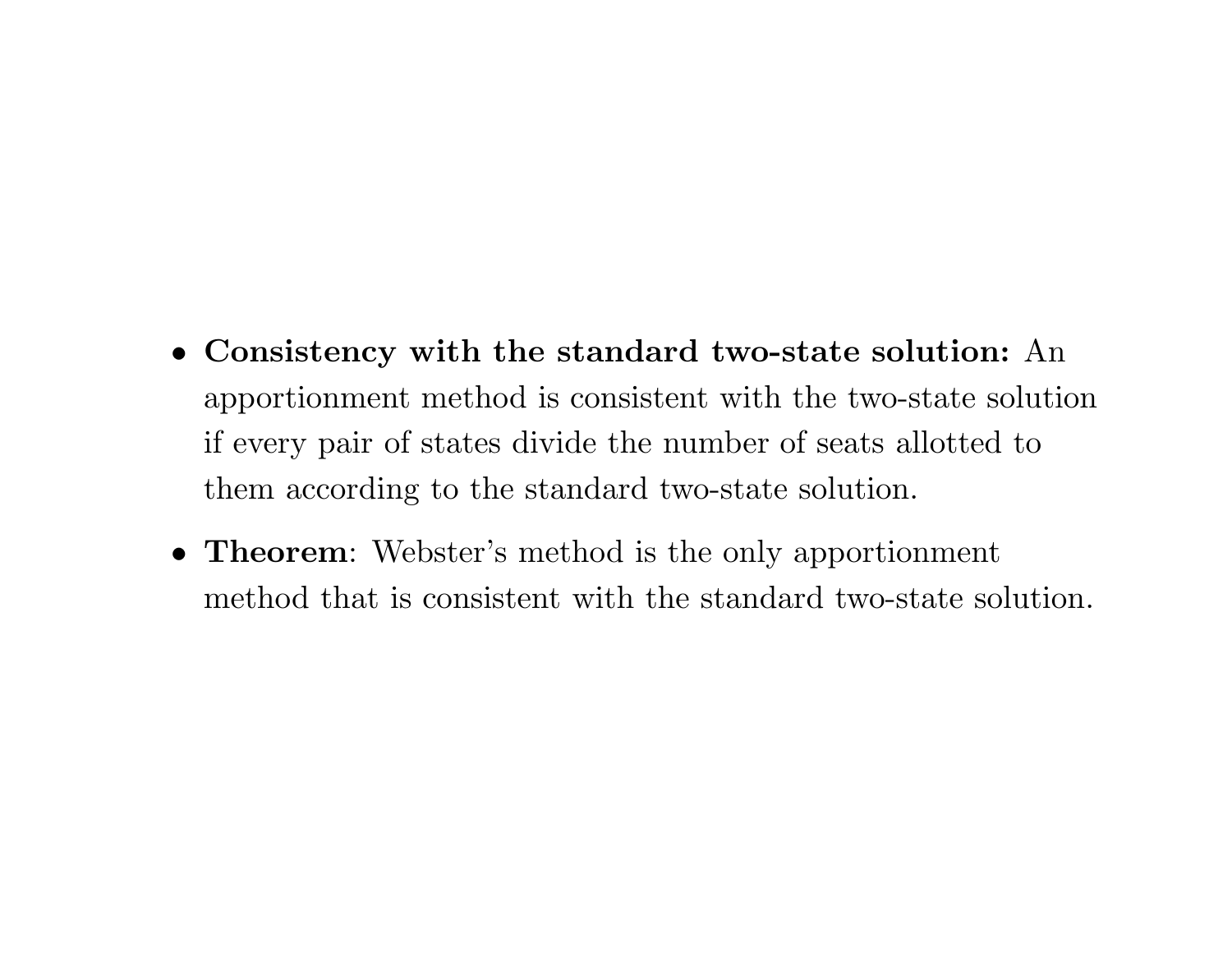### **The Alabama Paradox**

During the 19th century the number of members in House was increased every decade to accomodate new states and growing population. This process revealed another deficiency in Hamilton's method. Following 1880 cencus, the chief clerk of the cencus office computed apportionments using Hamilton's method for all house sizes between 275 and 350: Alabama was alloted 8 representatives out of <sup>a</sup> total 299, but only 7 when the total increased to 300!

• **Alabama Paradox:** A method suffers from the Alabama paradox if there is <sup>a</sup> situation in which the total number of seats increase, all populations remain fixed, and some state receives strictly fewer seats than before.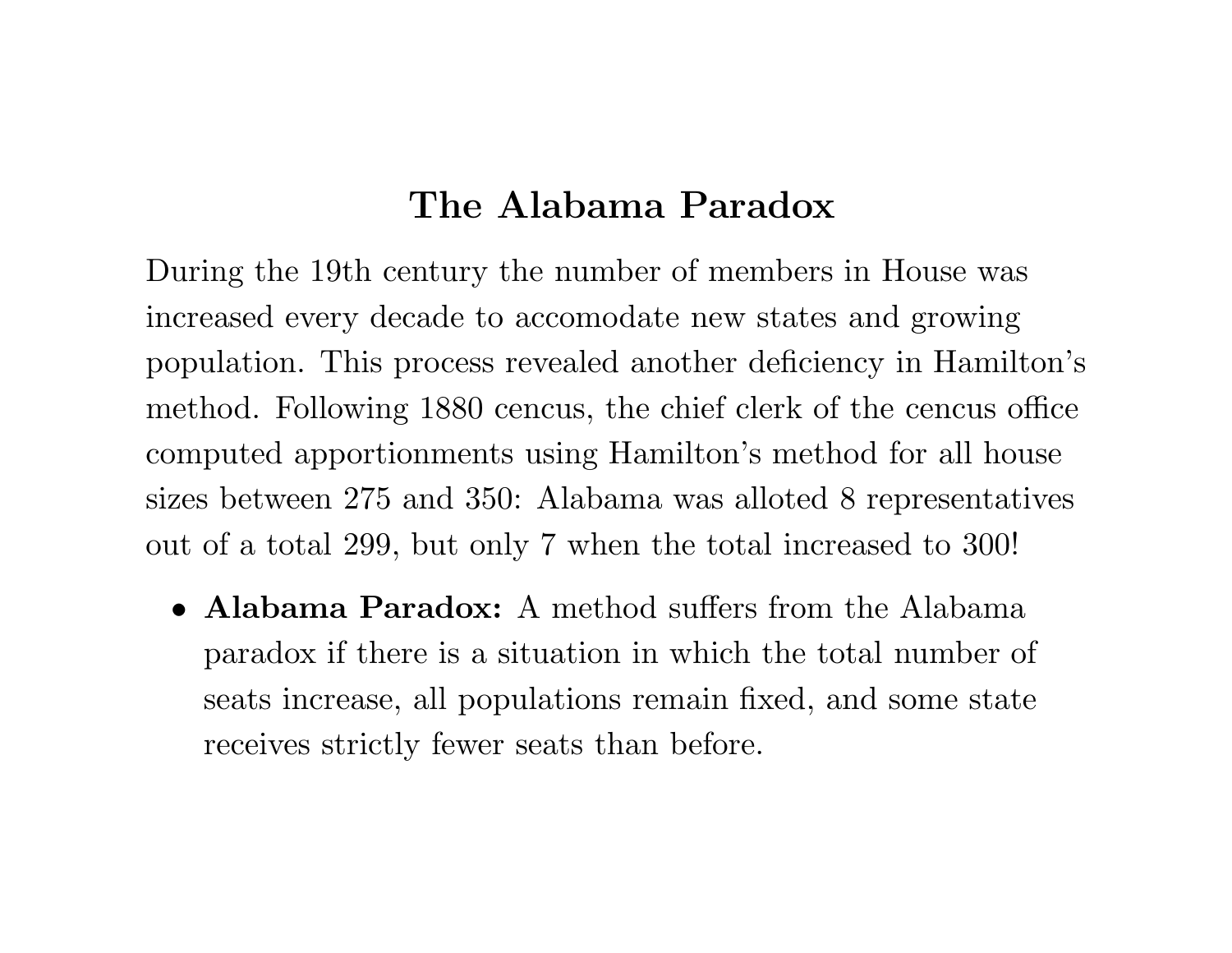#### • **Example revisited:**

| <b>State</b> | Population | Quota                | Quota                |
|--------------|------------|----------------------|----------------------|
|              |            | $(21 \text{ seats})$ | $(22 \text{ seats})$ |
| $\rm A$      | 7,270,000  | 14.24                | 14.92                |
| B            | 1,230,000  | 2.41                 | 2.52                 |
| $\bigcap$    | 2,220,000  | 4.35                 | 4.56                 |
| Total        | 10,720,000 | 21.00                | 22.00                |

Therefore under Hamilton's method:

- **–** $-$  For 21 seats:  $A \rightarrow 14, B \rightarrow 3, C \rightarrow 4$
- **–** $-$  For 22 seats:  $A \rightarrow 15, B \rightarrow 2, C \rightarrow 5$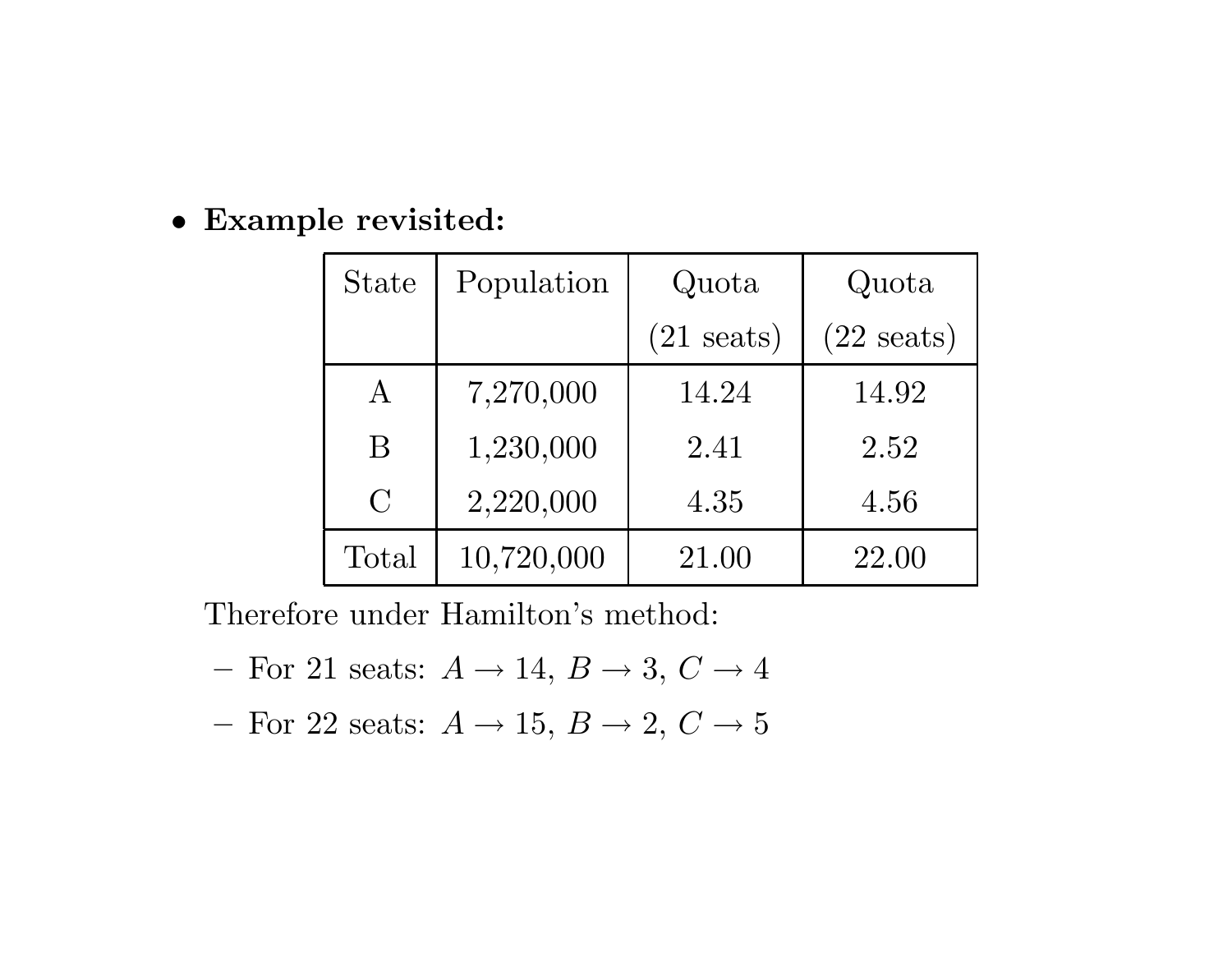# Hamilton's method (Maine 1900) House size: 350-382 383-385 386 387-388 389-390 391-400 Allotment: 3 4 3 4 3 4

- Indeed Alabama Paradox is peculiar to Hamilton's method. It cannot happen under any divisor rule (i.e., Jefferson's, Adams', or Webster's).
- In 1911, Webster's method is adopted again. But not for long.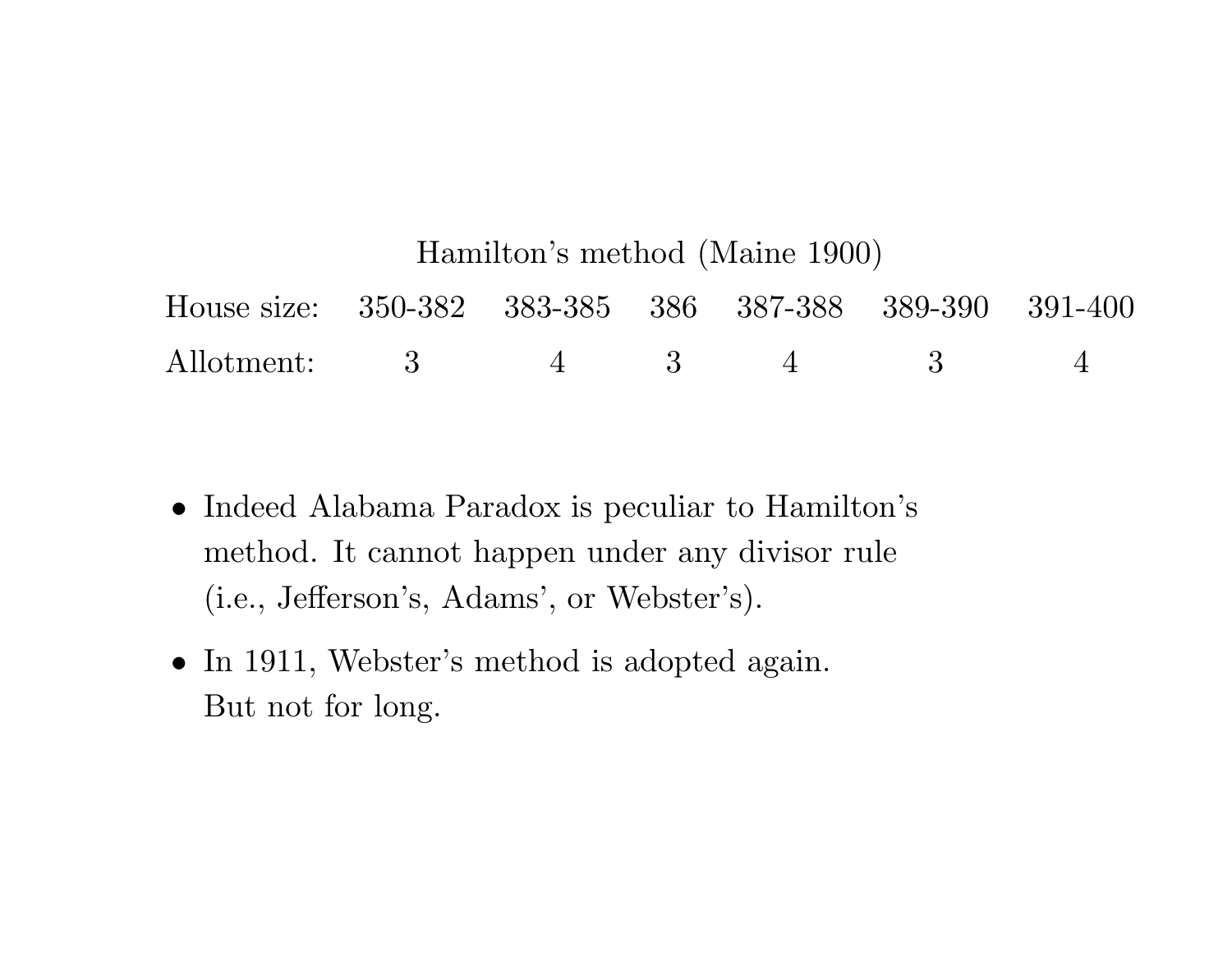## **The Population Paradox**

**Example:** Consider the following allotments by the Hamilton's method:

| <b>State</b> | Population | Quota | Allotment |
|--------------|------------|-------|-----------|
|              | 752        | 5.013 | 5         |
| B            | 101        | 0.673 |           |
| $\bigcap$    | 99         | 0.660 |           |
|              | 98         | 0.653 |           |

Total Seats  $= 7$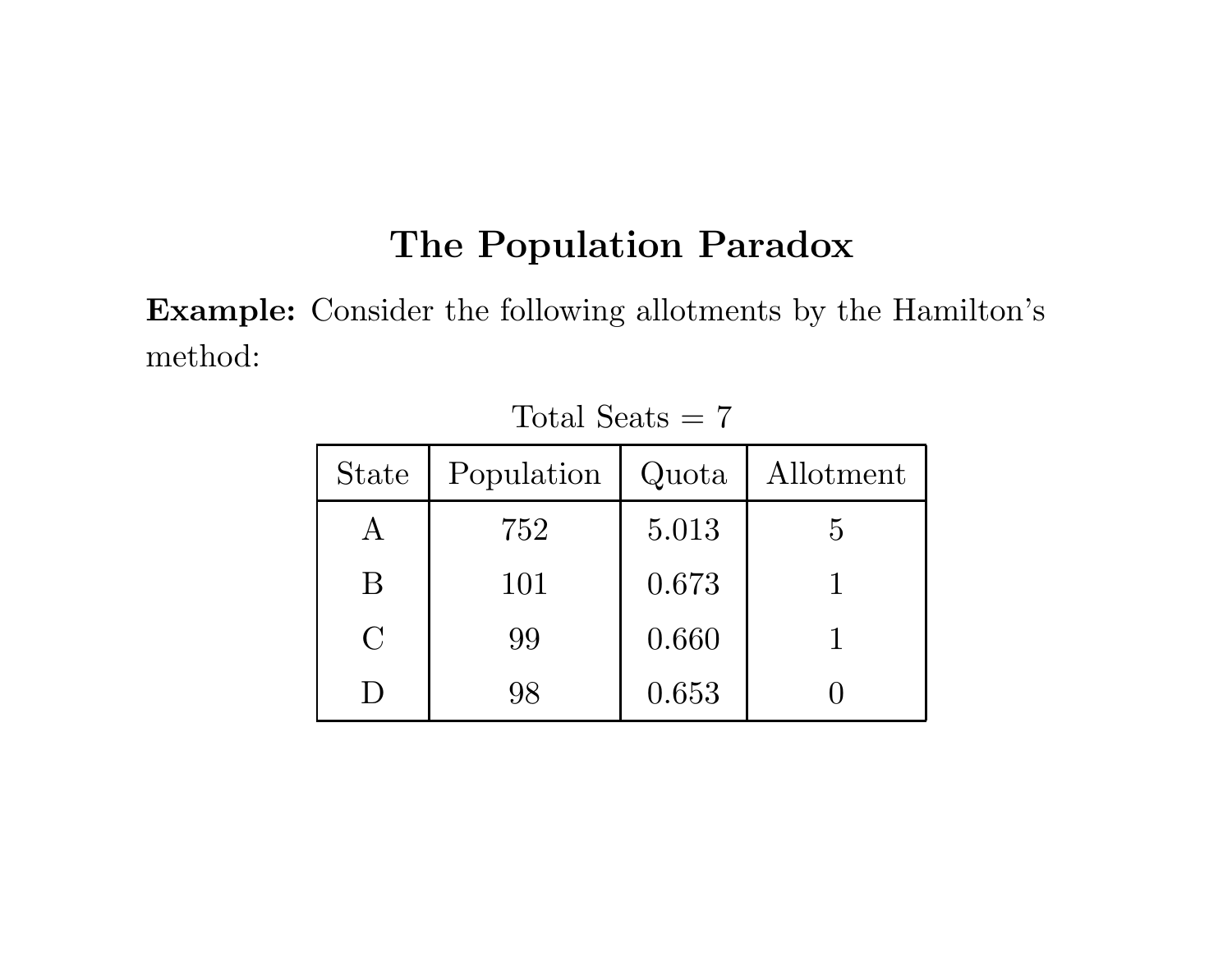| <b>State</b> | Population | Quota | Allotment |
|--------------|------------|-------|-----------|
|              | 753        | 3.984 |           |
| $\mathsf B$  | 377        | 1.995 | $2\,$     |
| $\bigcap$    | 96         | 0.508 |           |
|              | 97         | 0.513 |           |

Total Seats <sup>=</sup> 7

In this example D lost population and A gained. And yet D increased seats in expense of A.

- **Population paradox:** A method exhibits the population paradox if <sup>a</sup> state that loses population gains <sup>a</sup> seat at the expense of <sup>a</sup> state that gains population.
- Divisor's methods avoid the population paradox.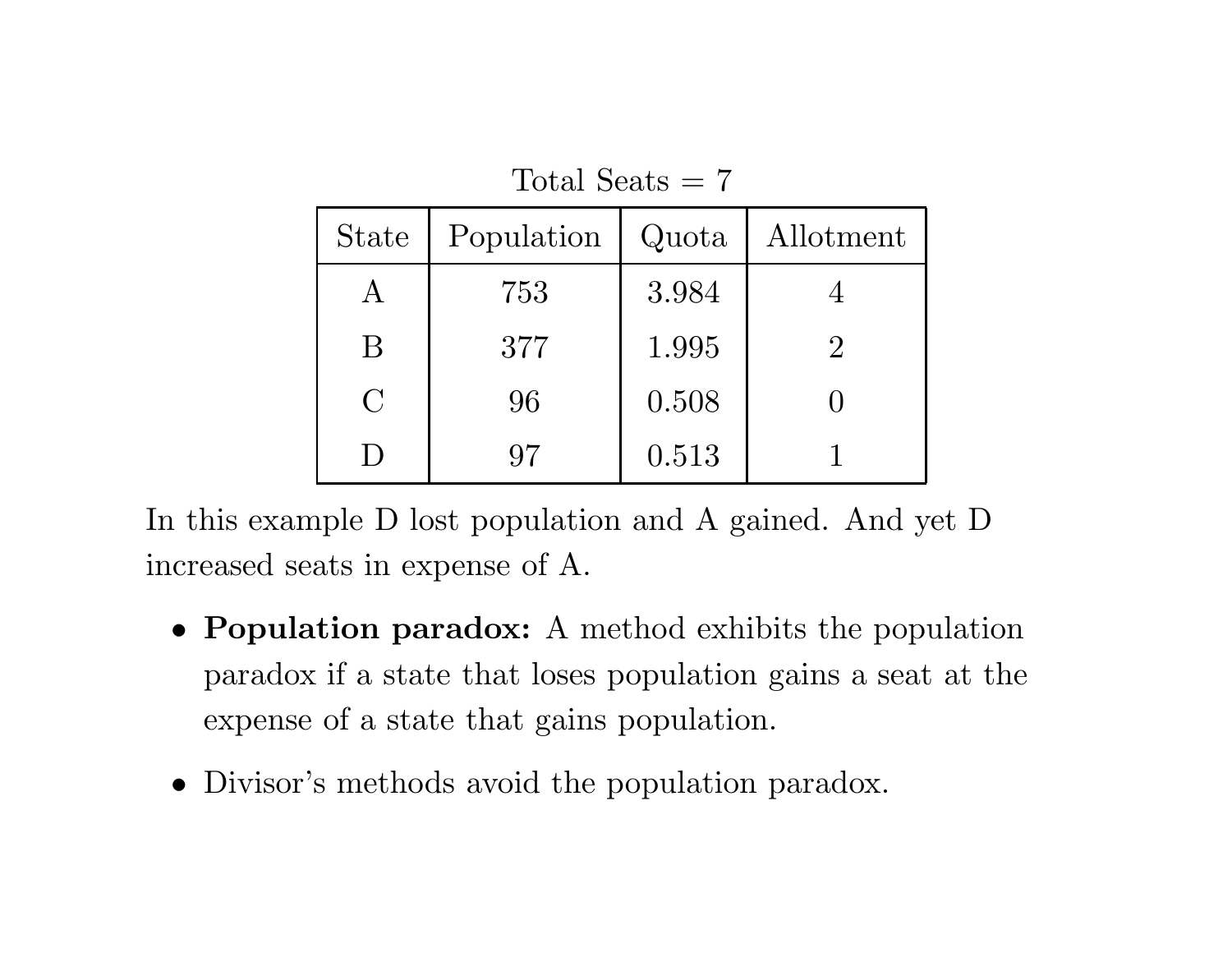#### • **Hill's Method:**

- **–** Choose <sup>a</sup> common divisor representing the target number of persons per each seat.
- **–** Divide each state's population with this divisor to obtain quotients.
- Round the quotient down if it is less than the geometric mean of the two nearest whole numbers, and round it up otherwise.
- **–** If the total number of seats alloted by this process is too large increase the divisor; if it is too small decrease the divisor until <sup>a</sup> value is found that apportions the correct number of seats.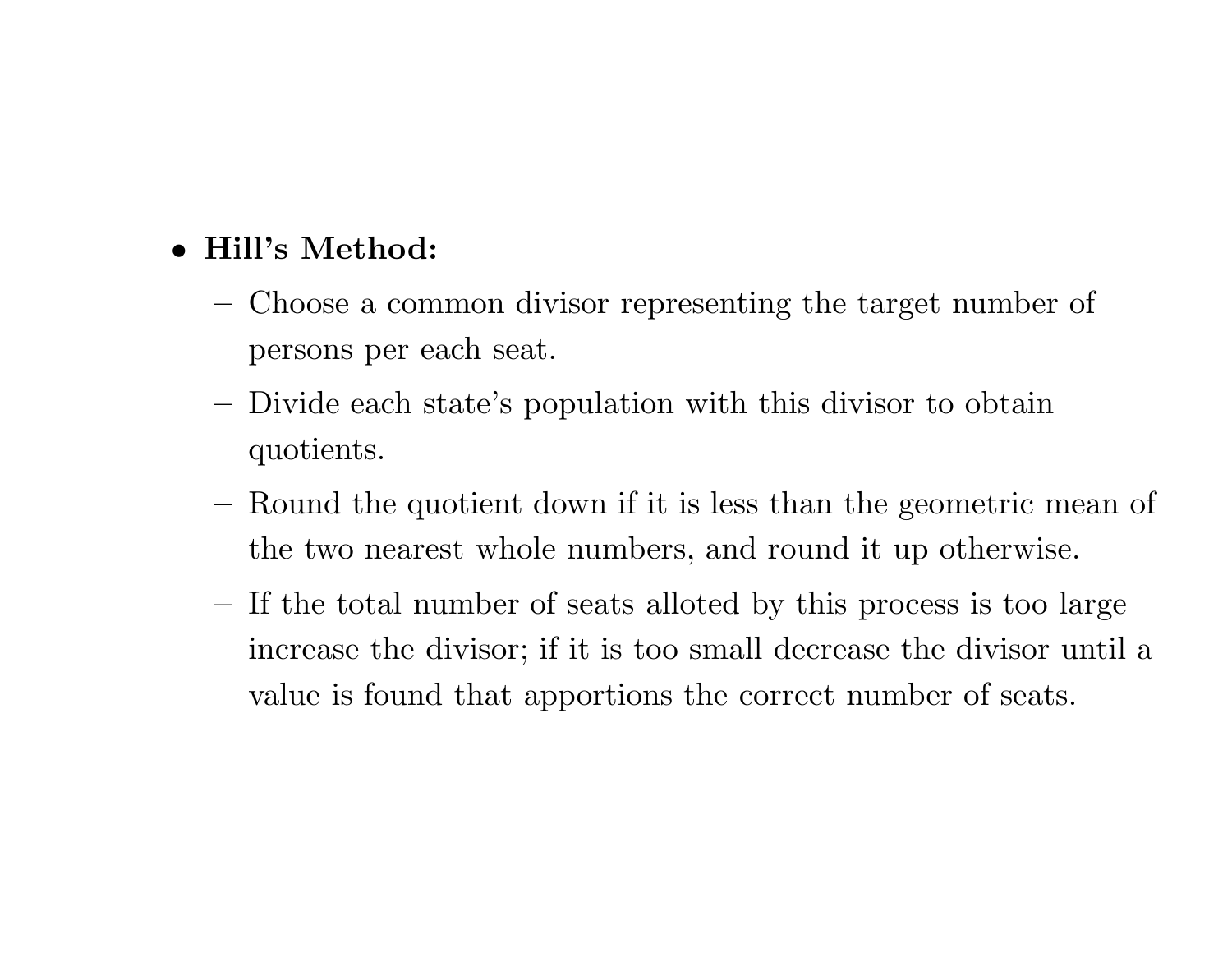- Hill's method allocates the seats so that no transfer of <sup>a</sup> seat between any two states reduces the percentage difference in percapita representation between them.
- Hill's method is used after 1941 until today.
- Hill's method slightly favors small states.
- Hill's method avoids Alabama and population paradoxes but it is not consistent with the two-state standard solution.